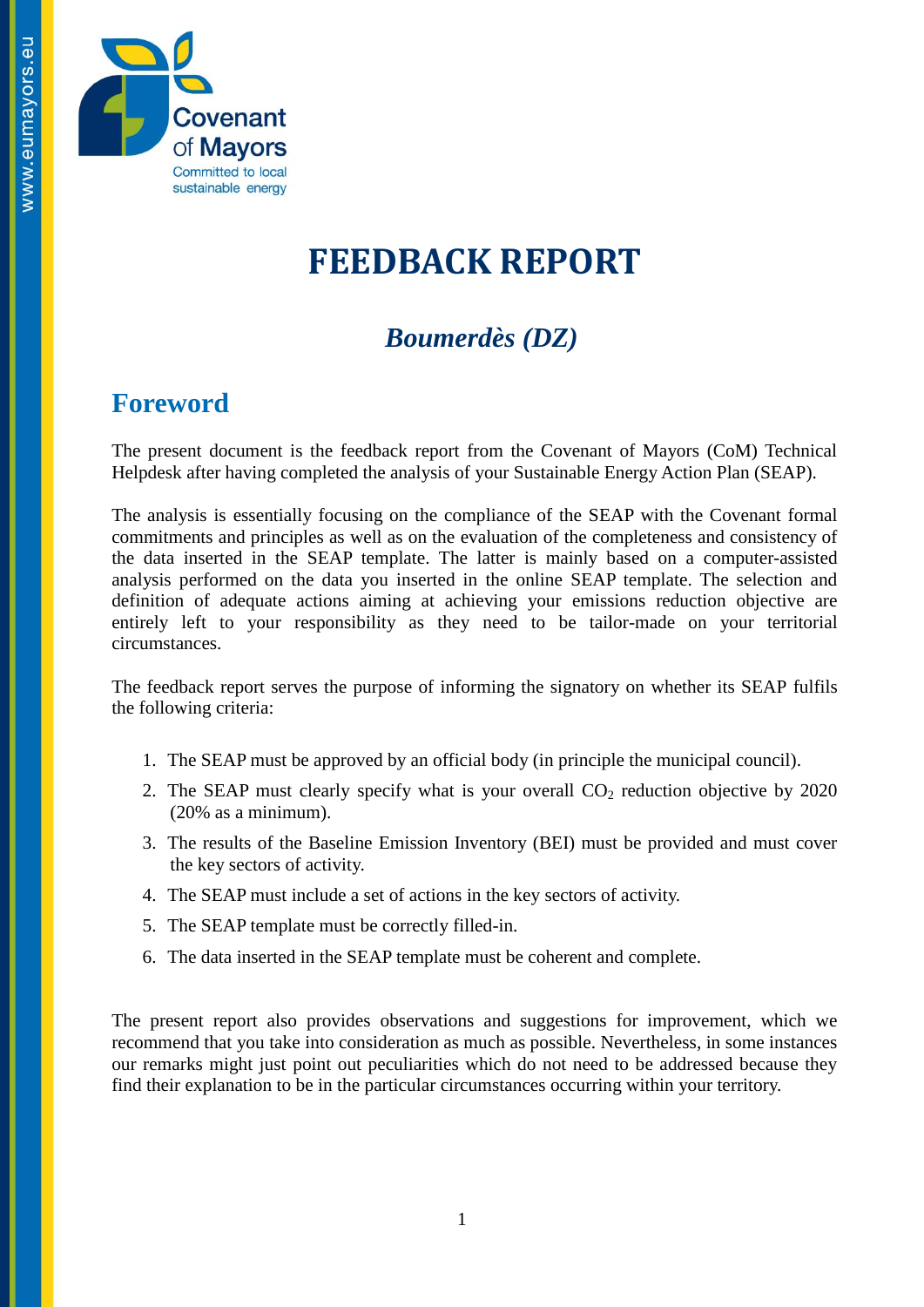

### **Overall evaluation**

We are pleased to announce that your Sustainable Energy Action Plan meets the six criteria described above and therefore it has been accepted. We wish to congratulate you for this achievement! This has been made publicly visible on the [Covenant of Mayors website.](http://www.eumayors.eu/actions/sustainable-energy-action-plans_en.html?city=&x=0&y=0&country_seap=&co2=&date_of_approval=&accepted=)

In the next section you will find some observations regarding your SEAP template and some recommendations for improvement. We kindly ask you to address them and, if relevant, carry out the suggested modifications. Furthermore, we have noticed that on the on-line SEAP template you have only reported 3 actions whether on your original SEAP document there are many interesting priorities actions with the relevant cost estimates and energy consumption and CO2 emissions estimates. We suggest you to elaborate this data and include them as actions under the relevant sub-sector on the on-line SEAP template as well.

The Covenant of Mayors Technical Helpdesk would like to thank you once again for the time spent and the efforts that you have devoted to producing your Sustainable Energy Action Plan.

With best wishes and kindest regards,

*The Covenant of Mayors Technical Helpdesk E-mail: [JRC-COM-TECHNICAL-HELPDESK@ec.europa.eu](mailto:JRC-COM-TECHNICAL-HELPDESK@ec.europa.eu)*



Ispra,  $15^{th}$  July 2016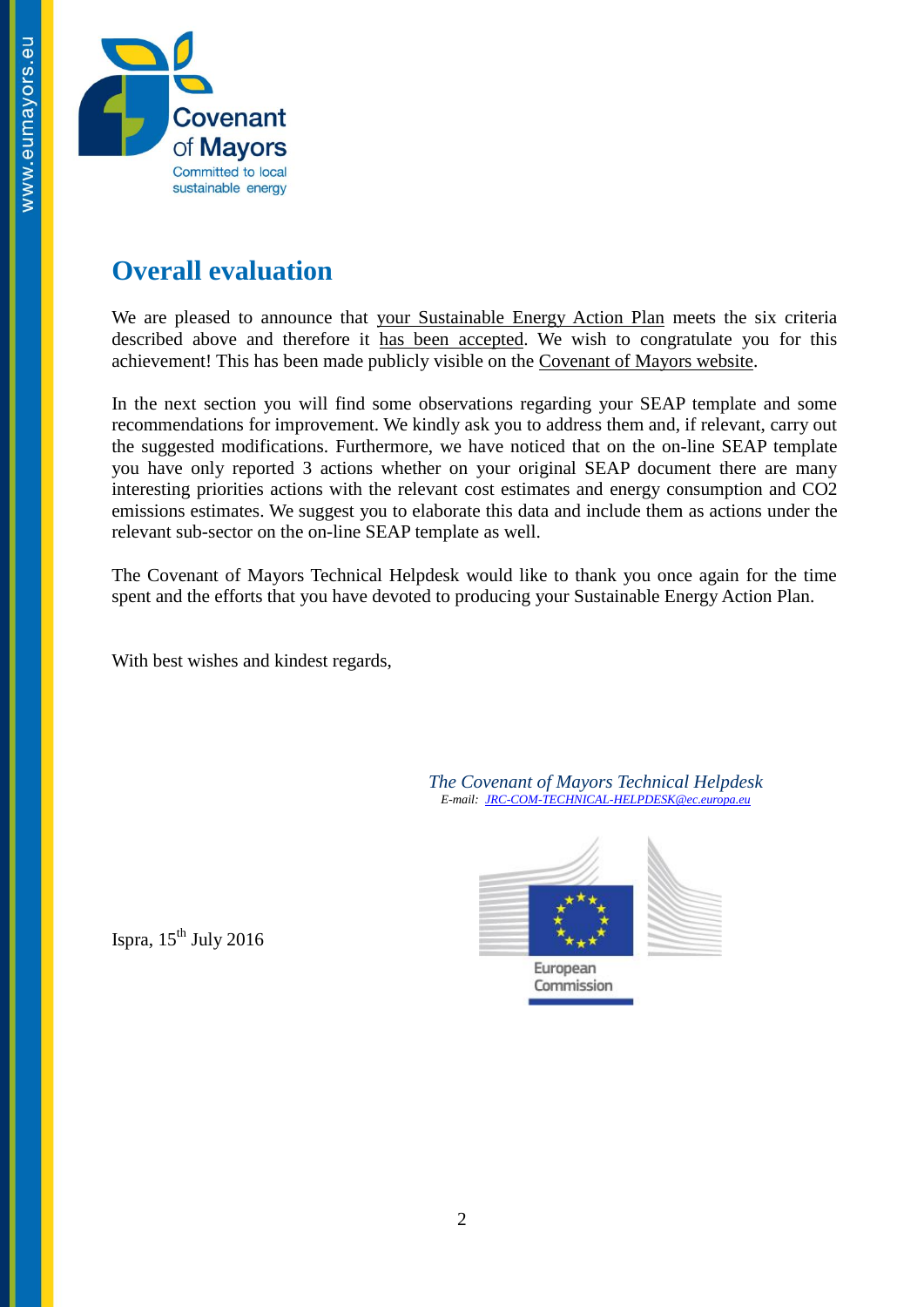

### **Detailed comments on your SEAP template**

#### **CO2 Baseline Emissions Inventory (BEI) 2014**

**1.** No energy data are reported for the MUNICIPAL BUILDINGS, EQUIPMENT/FACILITIES, TERTIARY (NON MUNICIPAL) BUILDINGS, EQUIPMENT/FACILITIES and RESIDENTIAL BUILDINGS sub-sector. It is recommended that the local authority takes action in its own buildings and facilities to set a good example. Also since the Tertiary buildings and the Residential buildings sector are often highly emitting in the urban environment and should be two of the key targets of the SEAP, we strongly suggest to monitor separately their energy consumption, in order to then be able to measure the impact of the actions taken. If these data are available, please insert them. Otherwise, we would recommend you to try to obtain this information in order to be able to provide it in next MEI.

#### **SEAP**

**2.** You have not reported any estimates on Energy savings, Renewable energy production, CO2 reduction for any of your planned action. We would be grateful if you could insert these estimates whenever these data become available to you.

**3.** A significant number of the actions/measures reported in your template do not contain relevant cost information. We strongly recommend you to fill-in these fields to better plan the implementation of your SEAP.

**4.** The CO2 REDUCTION ESTIMATION IN 2020 column has not been filled-in for the TRANSPORT sector. We strongly recommend you to provide this information.

**5.** The ESTIMATED ENERGY SAVINGS PER SECTOR IN 2020 (MWh) column has not been filled-in for the TRANSPORT sector. We strongly recommend you to provide this information.

**6.** According to your template, no actions have been planned for one or more key Covenant sectors (please see the list below). The local authority is strongly recommended to take action to reduce their associated emissions, therefore we invite you to report the measures you have planned in these sectors:

#### TERTIARY\_BUILDINGS\_EQUIPMENT\_FACILITIES

RESIDENTIAL\_BUILDINGS